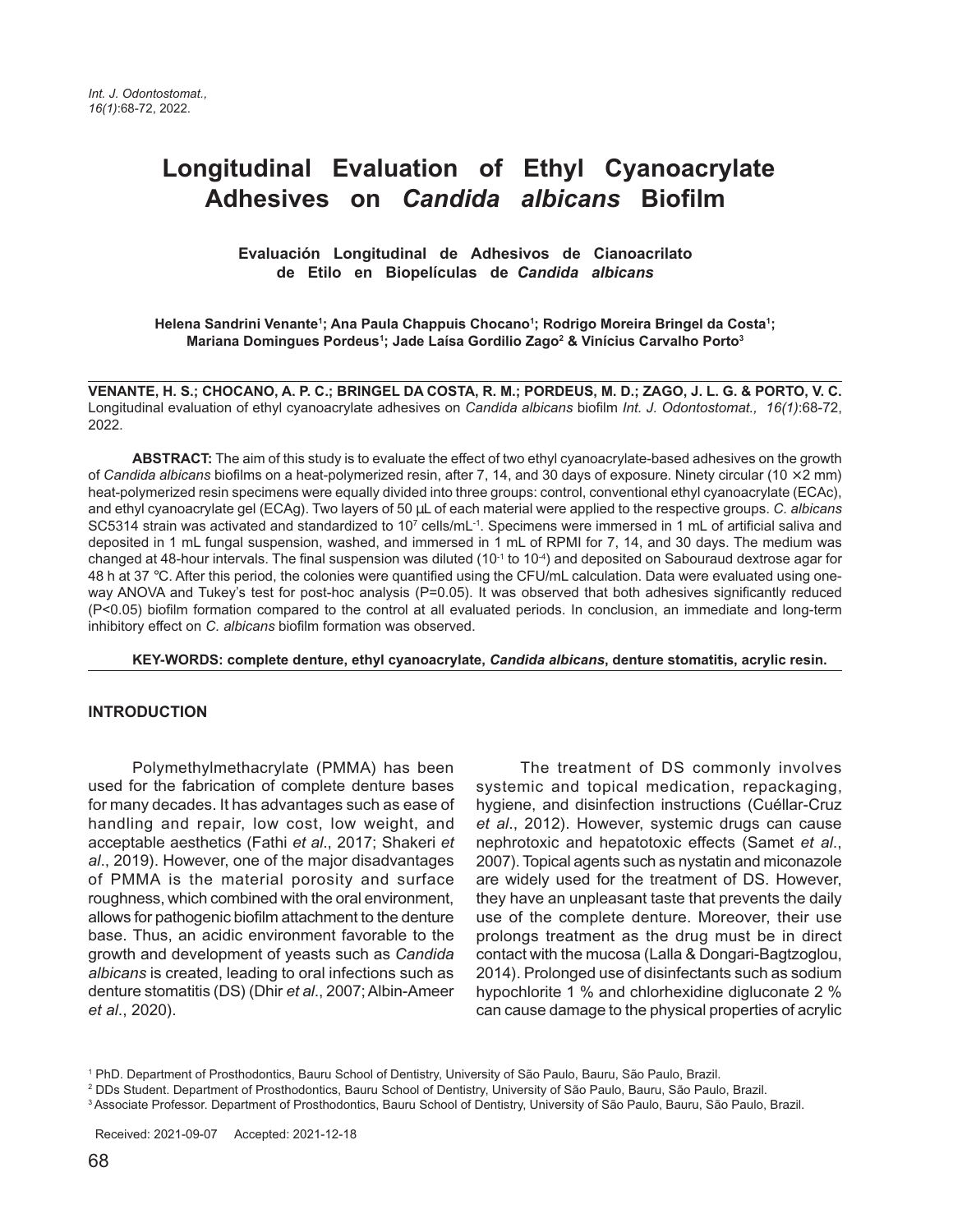resin, thus decreasing its longevity (Felton *et al*., 2011; Peracini *et al*., 2017). Hence, studies are now focused on new approaches to improve the denture base surface in order to control and/or prevent biofilm formation without compromising oral health and material properties.

Authors have reported the coating of PMMA surfaces (Ali *et al*., 2013; Távora *et al*., 2019) with cyanoacrylate-based adhesives as beneficial against *C. albicans* development. Ali *et al*. studied the effects of octyl-cyanoacrylate adhesives coated on plates of heat-cured acrylic resin and reported complete inhibition of fungal adhesion. Among cyanoacrylate adhesives, ethyl cyanoacrylate has shown promising results against *C. albicans*. It stands out because of its low cost and bactericidal effect. Távora *et al*. studied *C. albicans* growth on relining acrylic resin coated with ethyl-cyanoacrylate (Superbonder) and verified that this adhesive reduced the initial fungal development.

In this context, the possibility of applying cyanoacrylate-based adhesives as coatings on acrylic resins was considered, thus modifying its surface properties, reducing roughness, and increasing hydrophobicity (Távora *et al*.). However, no study has assessed its long-term efficacy. Therefore, the inhibitory effect of two ethyl cyanoacrylate adhesives on *C. albicans* biofilm was evaluated after 7, 14, and 30 days in this study.

### **MATERIAL AND METHOD**

**Fabrication of specimens.** A total of 90 circular specimens (10  $\times$  2 mm) were fabricated using a heatpolymerized acrylic resin (Vipi Cril Plus, Vipi Indústria, Comércio, Exportação e Importação de Produtos Odontológicos, Pirassununga, SP, Brazil) following the manufacturer's instructions. Subsequently, one surface of each specimen was roughened using a polishing machine (PFL, Fortel Indústria e Comércio, São Paulo, SP, Brazil) with 120-grit sandpaper (Norton Abrasivos, São Paulo, SP, Brazil) for 15 s. The surface roughness of all specimens was measured using a roughness tester (Surftest SJ-301, Mitutoyo Corporation, Kanagawa, Japan). Readings were taken at four different positions on the roughened surface (Rahal *et al*., 2004) and standardized to 2-3 µm to simulate the inner surface of a complete denture (Silva *et al*., 2016). Subsequently, the specimens were

immersed in 2 mL of distilled water at 37 °C for 48 h to allow the release of the residual monomer (ISO 1567, International Organization for Standardization, 1988) and were further sterilised using ethylene oxide (Acecil, Central de Esterilização de Comércio e Indústria Ltda., Campinas, São Paulo, Brazil) (Almeida *et al*., 2018). Finally, the specimens were randomly distributed into three groups: control or without coating (GC), coated with conventional ethyl cyanoacrylate (ECAc, G1), and coated with ethyl cyanoacrylate gel (ECAg, G2) (Table I).

**Surface treatment of specimens.** The experimental specimens were coated with 50 µL of adhesive (ECAc or ECAg), which was equally distributed across the surface using a disposable brush tip (Disposable Brush Tips/60, 3M ESPE, St Paul, Minnesota, USA). Afterwards, the specimens were dried at room temperature for 40 min. This procedure was repeated to obtain a second layer of coating (Távora *et al*.).

**Yeast strain and growth conditions.** Initially, *C. albicans* (strain SC5413) were incubated in tryptic soy broth (TSB) (Accumidia manufactures Inc., Lansing, MI, USA) with 1 % chloramphenicol (Quemicetina Succinato, Carlo ErbaR, Milano, Mi, Italy) at 30 ºC for 24 h under aerobic conditions. Afterwards, the suspension was centrifuged at 5000 rpm for 10 min at 22 °C. Cells were harvested and washed with phosphate-buffered saline (PBS, pH 7.2) and standardised to 1 × 107 cell/mL-1 (Almeida *et al*.).

**Biofilm development.** Specimens were exposed to 1 mL of artificial saliva for 2 h at 37 °C using a 24-well tissue culture plate (Cell Culture Plate, Nest Biotech Co., Ltd., China) (Silva *et al*.). Subsequently, the specimens were immersed in 1 mL of the previously standardized *C. albicans* cell suspension and incubated for 90 min at 37 °C at 75 rpm. The nonadherent cells were removed from the specimens by washing with 1 mL of PBS. Finally, the specimens were immersed in 1 mL of Roswell Park Memorial Institute solution (RPMI-1640, GibcoR, Grand Island, NY, USA) for 7, 14, and 30 days at 37 °C at 75 rpm. During these periods, the medium was changed at 48-hour intervals (Almeida *et al*.).

**Viable cell count (CFU/mL).** For all groups, three independent experiments were performed to measure the number of viable *C. albicans* cells adhering to the specimens. After each period (7, 14, and 30 days), the specimens were removed from the culture plate and washed with PBSin another 24-well tissue culture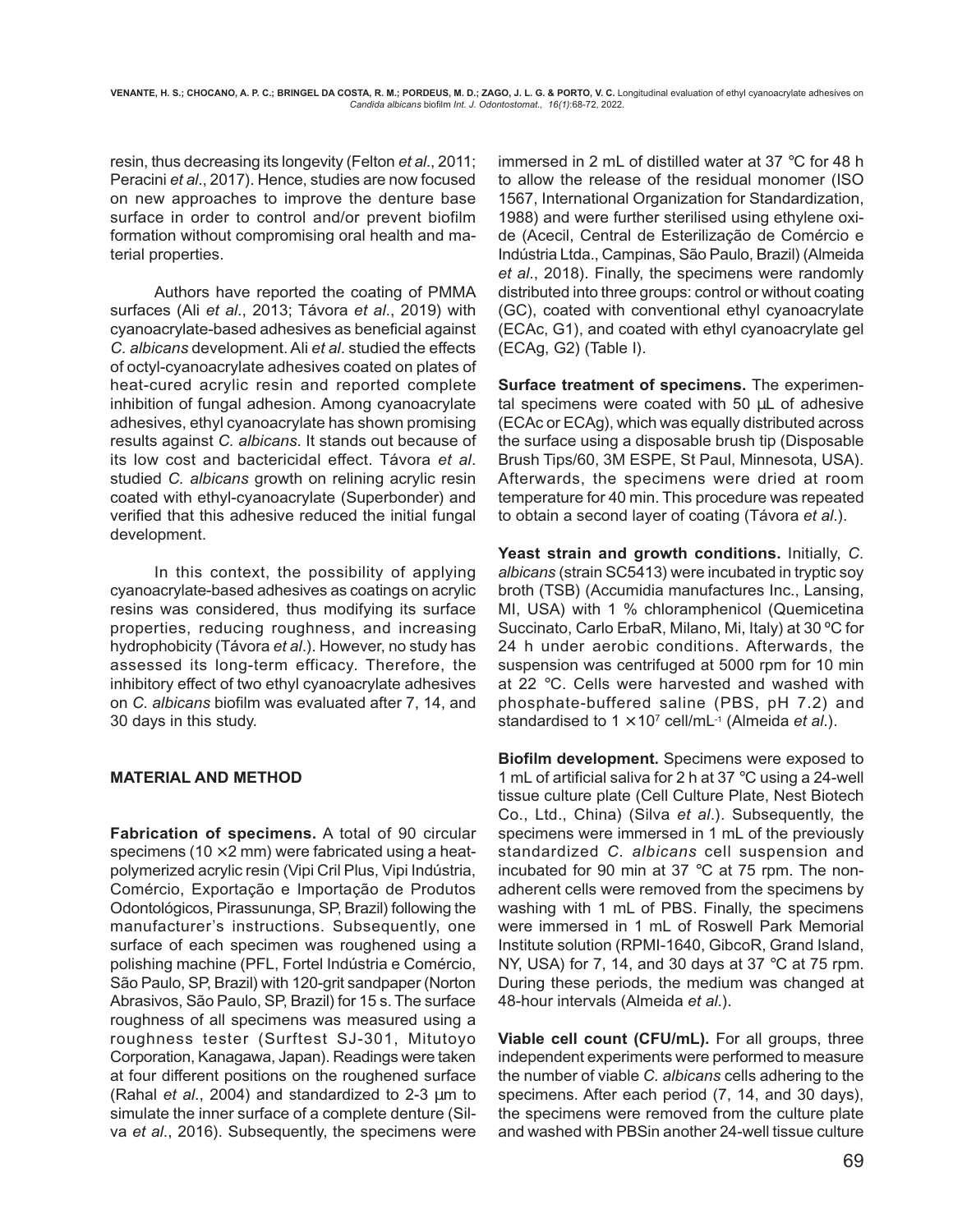plate. Afterwards, the biofilm was removed from the surface of the specimens with a sterilized cell scraper and the cells were stored in 1 mL of PBS, and the suspension was serially diluted  $(10^{-1}$  to  $10^{-4})$ . Subsequently, 50  $\mu$ L of these dilutions were inoculated into a Sabouraud agar plate and incubated for 48 h at 37 °C. After this period, the mean values obtained indicated the growth of biofilms in CFU/mL and all colonies were counted and expressed as CFU/mL (Almeida *et al*.).

**Statistical methods.** Statistical analysis was performed using IBM SPSS Statistics for Windows, Version 23. Additionally, to compare biofilm formation between groups and their correlation with coating material performance, a one-way ANOVA test was used, followed by the Tukey's correction test for multiple comparisons (P=0.05).

## **RESULTS**

According to the results, cyanoacrylate adhesives showed a marked inhibitory effect on microbial biofilm formation with statistically significantly lower values compared to the control group: ECAc (P=0,00) and ECAg (P=0,00) (Table I).

Considering the evaluated periods, the cyanoacrylate groups did not show statistically significant differences. However, the control group showed a significant increase in the colony count during the 14- and 30-day periods (P<0.05) (Table I).

Table I. Mean values and Standard Deviation (SD) in number of Colony-Forming Units (CFU) of *Candida albicans* over the evaluation periods of 7, 14 and 30 days.

| Groups      | Periods | CFU/mL                                  |
|-------------|---------|-----------------------------------------|
|             |         | 1445.71 + 452.65 (10 <sup>3</sup> ) aA  |
| GC          | 14      | 4794.29 + 997.78 (103) bA               |
|             | 30      | 4854.29 ± 1134.53 (10 <sup>3</sup> ) bA |
|             |         | 32.86 + $17.28(10^3)$ B                 |
| <b>FCAc</b> | 14      | 38.29 + 18.49 (10 <sup>3)</sup> B       |
|             | 30      | 290 ± 129.31 (10 <sup>3</sup> ) B       |
|             | 7       | $22.57 + 18.17(10^3)$ B                 |
| ECAq        | 14      | $180.29 + 97.33(10^3)$ B                |
|             | 30      | $466 + 383.21(10^3) B$                  |

GC (control group), ECAc (ethyl-cyanoacrylate), and ECAg (ethylcyanoacrylate formulation gel). Different lowercase letters at the end of the lines indicate a statistical difference between the experimental periods (P<0.05). Different capital letters at the end of the lines indicate a statistical difference between the groups (P<0.05).

The cyanoacrylate adhesives evaluated in this study have been successfully used in surgical procedures, both in medicine and dentistry (Thakeb *et al*., 1995; Pascual *et al*., 2016) for the control of hemorrhages (Al-Bawardy *et al*., 2016). Recently, cyanoacrylates and fibrin biopolymers have also been studied for use as denture coating adhesives (Ali *et al*.; Soon *et al*., 2015; Távora *et al*.).

This study established that ECAc and ECAg showed promising long-term results in inhibiting *C. albicans* biofilm formation. These findings agree with other studies reported in the literature. Távora *et al*. verified the lower adhesion of *C. albicans* to acrylic resin treated with different cyanoacrylate adhesives, including conventional ethyl cyanoacrylate and formulation gel. Similarly, Ali *et al*. highlighted the inhibitory effects of octyl cyanoacrylate coated prostheses on *C. albicans* biofilms after 24 h of exposure. This may be associated with the changes in surface energy and roughness (the main factors for the development of *C. albicans* biofilm on dentures) of acrylic resins that represent niches for *C. albicans* biofilm adhesion. Moreover, the cyanoacrylate adhesives tested in this study contained the compound methyl 2-cyanoacrylate (C5H5NO2), which could be another important factor in inhibiting *C. albicans* biofilm development (Soon *et al*.).

In addition, some authors attribute this microbial reduction to the release of formaldehyde and cyanoacetate compounds during its degradation. These by-products could trigger antifungal activity because of their cytopathic effect (Chen *et al*., 2007; De Melo *et al*., 2013) that tends to decrease after 14 days and remains low for 28 days (Soon *et al*.).

The degradation of cyanoacrylates is related to the length of the side chain; the smaller the side chain, the faster the degradation (Tseng *et al*., 1990; Trott, 1997; Sohn *et al*., 2016). In a previous study, the inhibitory effect of two short-chain adhesives was evaluated, with evidence indicating that they degrade rapidly. Thus, it was suggested that with the decrease in the cytopathic reaction, *C. albicans* could adapt or colonize the surface as the coating gradually degraded. However, this was not observed in the present study, as the development of the *C. albicans* biofilm significantly reduced for up to 30 days after the application of ethyl cyanoacrylate coating.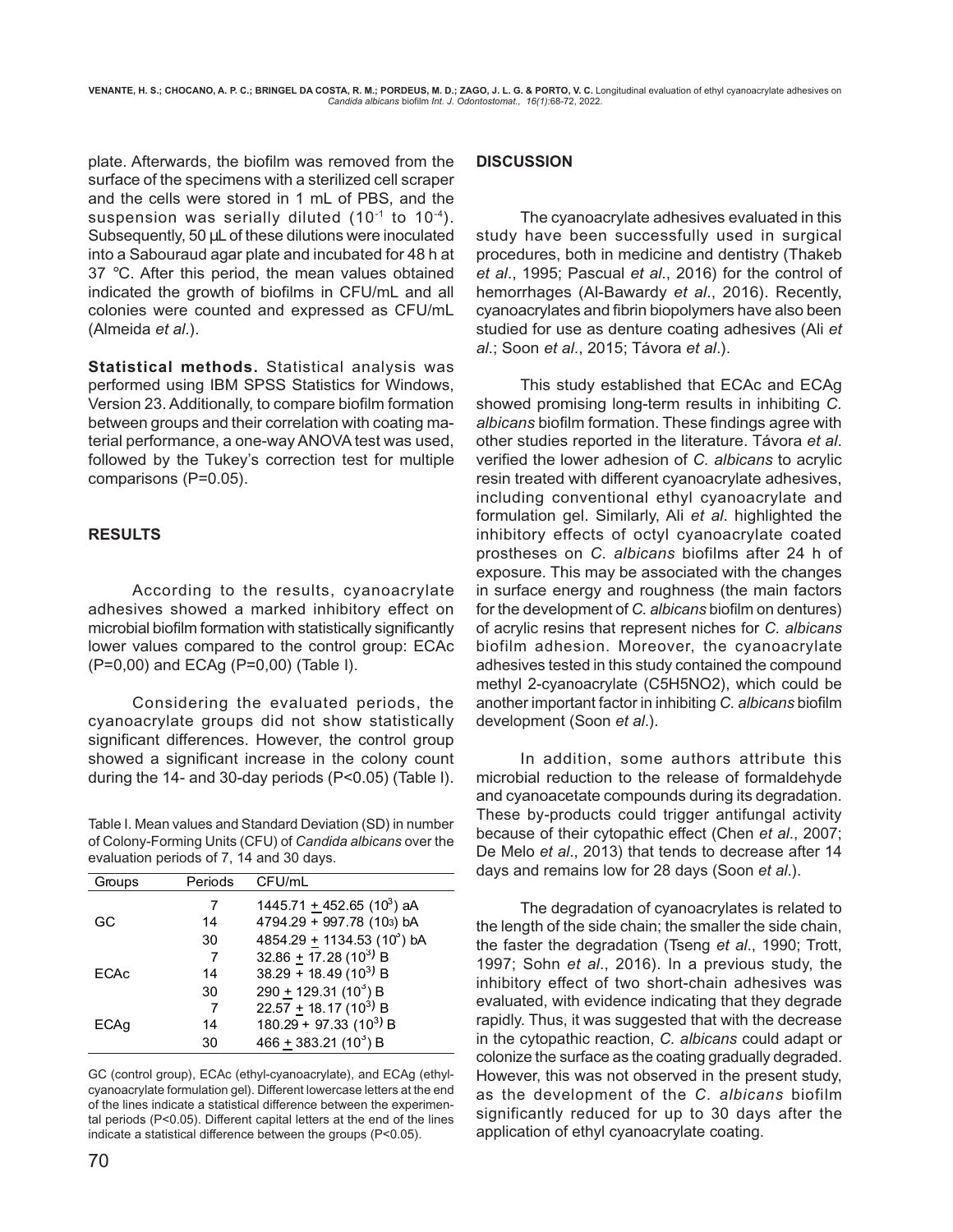**VENANTE, H. S.; CHOCANO, A. P. C.; BRINGEL DA COSTA, R. M.; PORDEUS, M. D.; ZAGO, J. L. G. & PORTO, V. C.** Longitudinal evaluation of ethyl cyanoacrylate adhesives on *Candida albicans* biofilm *Int. J. Odontostomat., 16(1)*:68-72, 2022.

The cyanoacrylate groups presented no statistically significant difference at all evaluated periods, although the ECAc presented a slightly better performance. This may be associated with the low viscosity of the ECAc liquid, which seeps in filling up the porosities and cracks, thus providing a smooth and regular surface.

The results obtained in this study are promising as cyanoacrylate adhesives showed long-term inhibitory effects on *C. albicans* biofilm formation; however, the lack of information regarding their resistance to biological changes and sustainability against chemical and mechanical challenges (commonly caused during the disinfection of a complete denture) warrants further investigation.

**FUNDING.** This study was supported by São Paulo Research Foundation-FAPESP (Grant-2009/14152-1), by Coordination for the Improvement of Higher Education Personnel—CAPES (Finance Code 001) and National Council for Scientific and Technological Development—CNPq (HSV and VSL are fellow researchers—process number 88882.182729/2018-01 and 307603/2018-0, respectively).

**VENANTE, H. S.; CHOCANO, A. P. C.; BRINGEL DA COS-TA, R. M.; PORDEUS, M. D.; ZAGO, J. L. G. & PORTO, V. C.** Evaluación longitudinal de adhesivos de cianoacrilato de etilo en biopelíc*ulas de Candida albicans. Int. J. Odontostomat., 16(1)*:68-72, 2022.

**RESUMEN:** El objetivo del estudio fue evaluar el desarrollo microbiano en superficies de resina acrílica de termopolimerización, acondicionadas previamente, con adhesivos a base de etil cianoacrilato después de 7, 14 y 30 días de exposición en biofilm de *Candida albicans*. Noventa muestras circulares (10 x 2 mm) de resina acrílica de termopolimerización se dividieron por igual en tres grupos: control, etil cianoacrilato convencional (ECAc) y etil cianoacrilato en gel (ECAg). Se aplicaron dos capas de 50 µl de cada adhesivo en cada muestra. Simultáneamente, se activó la cepa *C. albicans* SC5314 y se estandarizó a 107 células/ml-1. Las muestras fueron sumergidas en 1 mL de saliva artificial por dos horas y luego se depositó 1 mL de suspensión fúngica por una hora. En seguida cada muestra se lavó y se sumergió en 1 mL de RPMI durante 7, 14 y 30 días, con cambios del medio a cada 48 horas. La suspensión final se diluyó (10 $1$  a 10 $4$ ) y se depositó en agar dextrose Sabouraud durante 48 h a 37 ° C. Después de este período, las colonias se cuantificaron mediante el cálculo de UFC / mL. Los datos obtenidos se evaluaron por medio del test ANOVA-one way y la prueba de Tukey para el análisis posthoc (p = 0,05). Se observó que ambos adhesivos redujeron

significativamente (P<0,05) la formación del biofilm de *Candida albicans* al ser comparados con el grupo control en todos los períodos evaluados. Los adhesivos a base de etil cianoacrilato poseen un efecto inhibidor de biofilm de *Candida albicans* de hasta 30 días, al ser aplicados dos veces en resinas acrílicas de termopolimerización.

**PALABRAS CLAVE: Dentadura completa; cianoacrilato de etilo;** *Candida albicans***; estomatitis por dentadura postiza; resina acrílica.**

#### **REFERENCES**

- Al-Bawardy, B.; Gorospe, E. C.; Saleem, A.; Buttar, N. S. & Wong Kee Song, L. M. Outcomes and predictors of rebleeding after 2 octyl cyanoacrylate injection in acute gastric variceal hemorrhage. *J. Clin. Gastroenterol., 50(6)*:458-63, 2016.
- AlBin-Ameer, M. A.; Alsrheed, M. Y.; Aldukhi, I. A.; Matin, A.; Khan, S. Q.; Abualsaud, R. & Gad, M. M. Effect of protective coating on surface properties and *Candida albicans* adhesion to denture base materials. *J. Prosthodont., 29(1)*:80-6, 2020.
- Ali, A. A.; Alharbi, F. A. & Suresh, C. S. Efectiveness of coating acrylic resin dentures on preventing Candida adhesion. *J. Prosthodont., 22(6)*:445-50, 2013.
- Almeida, N. L. M.; Saldanha, L. L.; da Silva, R. A.; Pinke, K. H.; da Costa, E. F.; Porto, V. C.; Dokkedal, A. L. & Lara, V. S. Antimicrobial activity of denture adhesive associated with Equisetum giganteum- and Punica granatum-enriched fractions against *Candida albicans* biofilms on acrylic resin surfaces. *Biofouling, 34(1)*:62-73, 2018.
- Chen, W. L.; Lin, C. T.; Hsieh, C. Y.; Tu, I. H.; Chen, W. Y. & Hu, F. R. Comparison of the bacteriostatic effects, corneal cytotoxicity, and the ability to seal corneal incisions among three different tissue adhesives. *Cornea, 26(10)*:1228-34, 2007.
- Cuéllar-Cruz, M.; Vega-González, A.; Mendoza-Novelo, B.; López-Romero, E.; Ruiz-Baca, E.; Quintanar-Escorza, M. A. & Villagómez-Castro, J. C. The effect of biomaterials and antifungals on biofilm formation by Candida species: a review. *Eur. J. Clin. Microbiol. Infect. Dis., 31(10)*:2513-27, 2012.
- De Melo, W. M.; Maximiano, W. M. A.; Antunes, A. A.; Beloti, M. M.; Rosa, A. L. & de Oliveira, P. T. Cytotoxicity testing of methyl and ethyl 2-cyanoacrylate using direct contact assay on osteoblast cell cultures. *J. Oral Maxillofac. Surg., 71(1)*:35-41, 2013.
- Dhir, G.; Berzins, D.; Dhuru, V.; Periathamby, R. & Dentino, A. Physical properties of denture base resins potentially resistant to Candida adhesion. *J. Prosthodont., 16(6)*:465-47, 2007.
- Fathi, H. M.; Benonn, H. A. & Johnson, A. Nanocryl coating of PMMA complete denture base materials to prevent scratching. *Eur. J. Prosthodont. Restor. Dent., 25(3)*:116-26, 2017.
- Felton, D.; Cooper, L.; Duqum, I.; Minsley, G.; Guckes, A.; Haug, S.; Meredith, P.; Solie, C.; Avery, D.; Chandler, N. D.; *et al*. Evidencebased guidelines for the care and maintenance of complete dentures: a publication of the American College of Prosthodontists. *J. Am. Dent. Assoc., 20 Suppl 1*:S1-S12, 2011.
- Lalla, R. V. & Dongari-Bagtzoglou, A. Antifungal medications or disinfectants for denture stomatitis. *Evid. Based Dent., 15(2)*:61- 2, 2014.
- Pascual, G.; Sotomayor, S.; Rodríguez, M.; Pérez-Köhler, B.; Kühnhardt, A.; Fernández-Gutiérrez, M.; San Román, J. & Bellón, J. M. Cytotoxicity of cyanoacrylate-based tissue adhesives and short-term preclinical in vivo biocompatibility in abdominal hernia repair. *PLoS One, 11(6)*:e0157920, 2016.